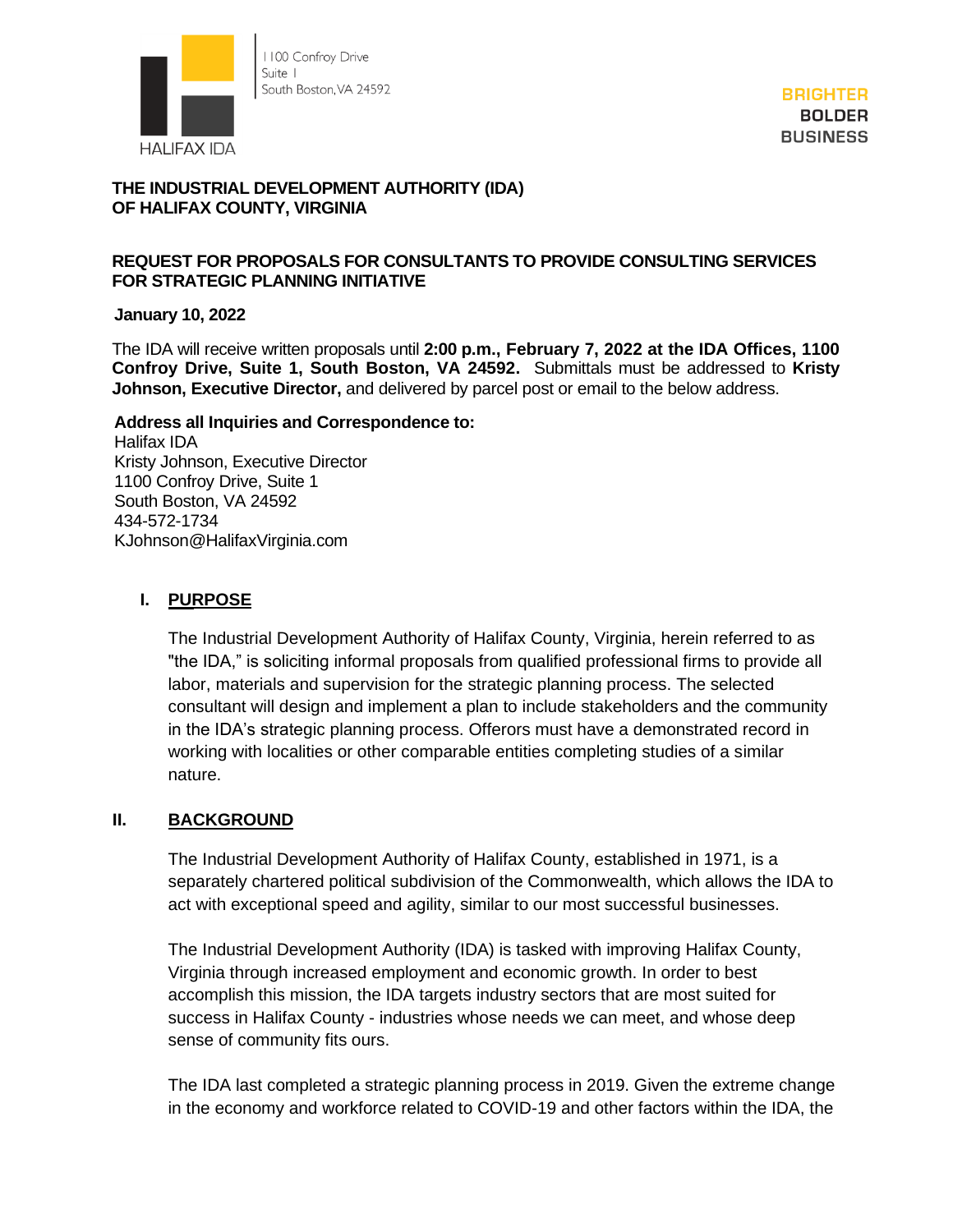

organization wishes to revisit its current plan. The IDA intends to update its existing strategic plan with input from the community and statewide stakeholders to give a broader perspective to the strategic plan.

Additional information is available at www.HalifaxVirginia.com.

## **III. EXPECTED ENGAGEMENT PERIOD**

The engagement period for the established contract is expected to be three to six months, beginning with contract award, on or near February 18, 2022, and ending at completion of services in accordance with this solicitation.

### **IV. SCOPE OF WORK**

The IDA seeks the following strategic planning facilitation services. The successful firm, herein referred to as "the Consultant" shall perform all tasks under the resulting agreement in accordance with generally accepted standards and provide the IDA with the best possible advice and services within their authority and capacity. The scope of work shall include, but is not limited to, the following:

- Perform an organizational assessment.
- Perform facilitated discussions.
- Create strategic plan document.
- **Example 2** Finalization of plan and community roll out.

### **V. SUBMISSION OF PROPOSALS**

#### **A.** *Submission Procedures*

Submittals can be hand-delivered, or mailed to the following address:

Halifax IDA Attn: Kristy Johnson Executive Director 1100 Confroy Drive, Suite 1 South Boston, VA 24592

### **B. Proprietary Information**

All proposals submitted under this RFP shall become the property of IDA and will be subject to public inspection in accordance with the Virginia Freedom of Information Act. Trade secrets or proprietary information submitted by an Offeror shall not be subject to public disclosure under the Virginia Freedom of Information Act. However, the Offeror must invoke the protections of Section 2.2-4342F of the Code of Virginia, in writing, either before or at the time the material is submitted. The written notice must specifically identify the materials to be protected and state the reasons why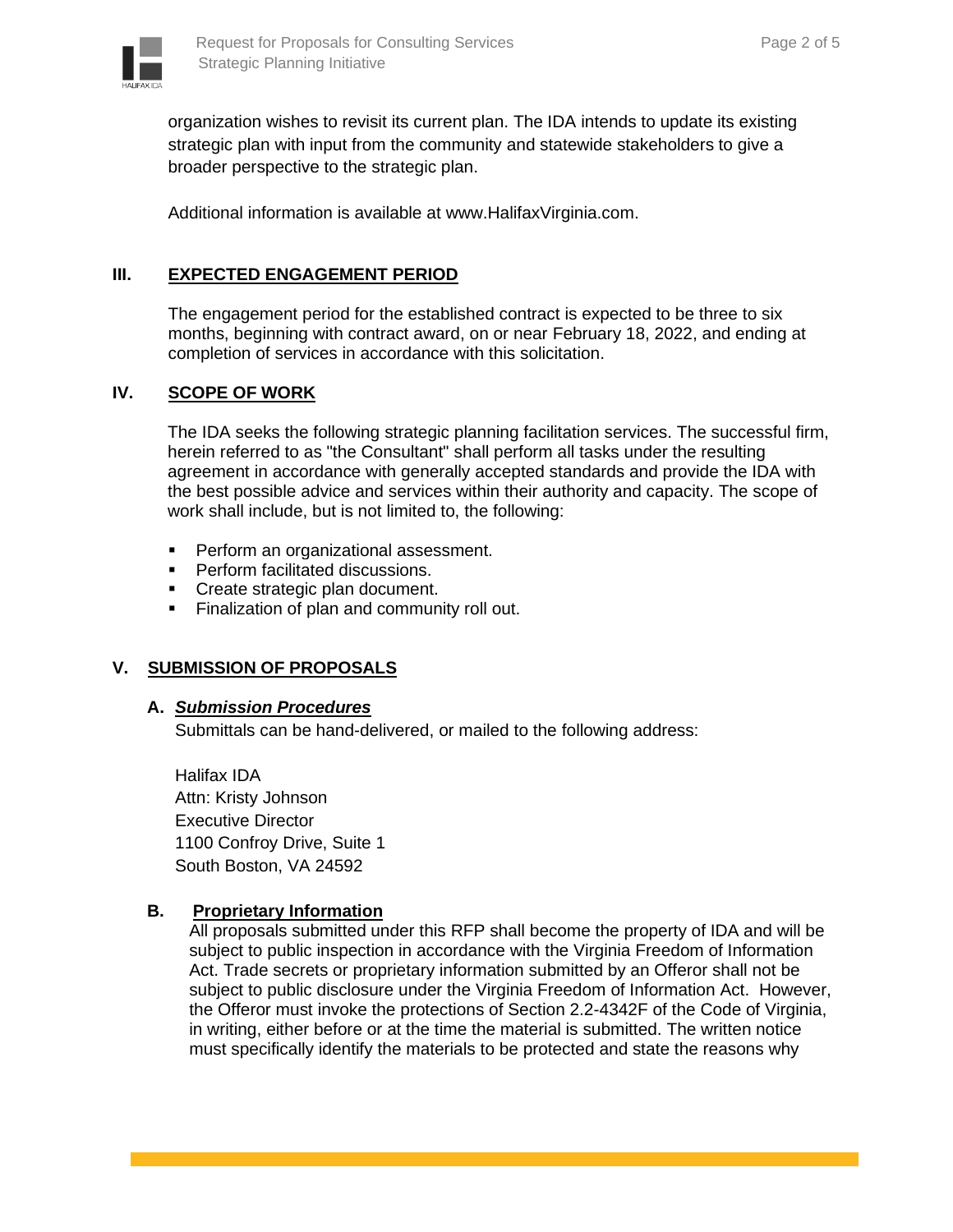

protection is necessary. The proprietary or trade secret material submitted must be identified by some distinct method, such as highlighting or underlining, and must indicate only the specific words, figures or paragraphs that constitute trade secret or proprietary information.

### **C. Proposal Content**

All proposals should be prepared simply and economically. Emphasis should be on completeness and clarity of content. Proposals shall contain the following:

- 1. A narrative including an overview of the firm's qualifications and experience in providing the services described herein.
- 3. Resumes of proposed staff to be assigned to the project.
- 4. A listing of similar initiatives the firm has successfully completed within the last five years for similar positions
- 5. A detailed and comprehensive presentation of the firm's approach/plan to complete the strategic planning process.
- 6. A detailed pricing proposal for the project. The pricing proposal must include all costs to the IDA including the following:
	- a. An itemized list of fees for each provided service
	- b. A payment schedule with each payment tied to a service deliverable or identifiable point in the project.
	- c. A fixed price for all travel required to perform the proposed project as well as any additional travel cost for any supplementary services requested by the IDA (i.e. per trip; per diem; etc.)
- 7. A project timeline that identifies milestones and key deliverables.

#### **D. Additional Information**

Offerors should be as complete as possible in their response. The IDA may contact the Offeror to clarify any response, may solicit information from any available sources concerning any aspect of the proposal, and may review other information deemed pertinent to the evaluation process.

#### **IX. GENERAL TERMS AND CONDITIONS**

- A. All proposals must be submitted in accordance with this RFP. All information received shall become part of the proposal.
- B. The Offeror certifies that it knows of nothing that could raise the issue of conflict of interest with regard to this RFP.
- C. A contract shall be deemed executory only to the extent of appropriations available for the purchase of such the same or similar goods or services as requested in this proposal. Future obligations shall be subject to future appropriations, if any, by the IDA. Nothing contained herein shall be construed to require any future obligation by the IDA.
- D. The award of a contract shall be at the sole discretion of the IDA. The award shall be based upon the evaluation of all information made available to the IDA. The Board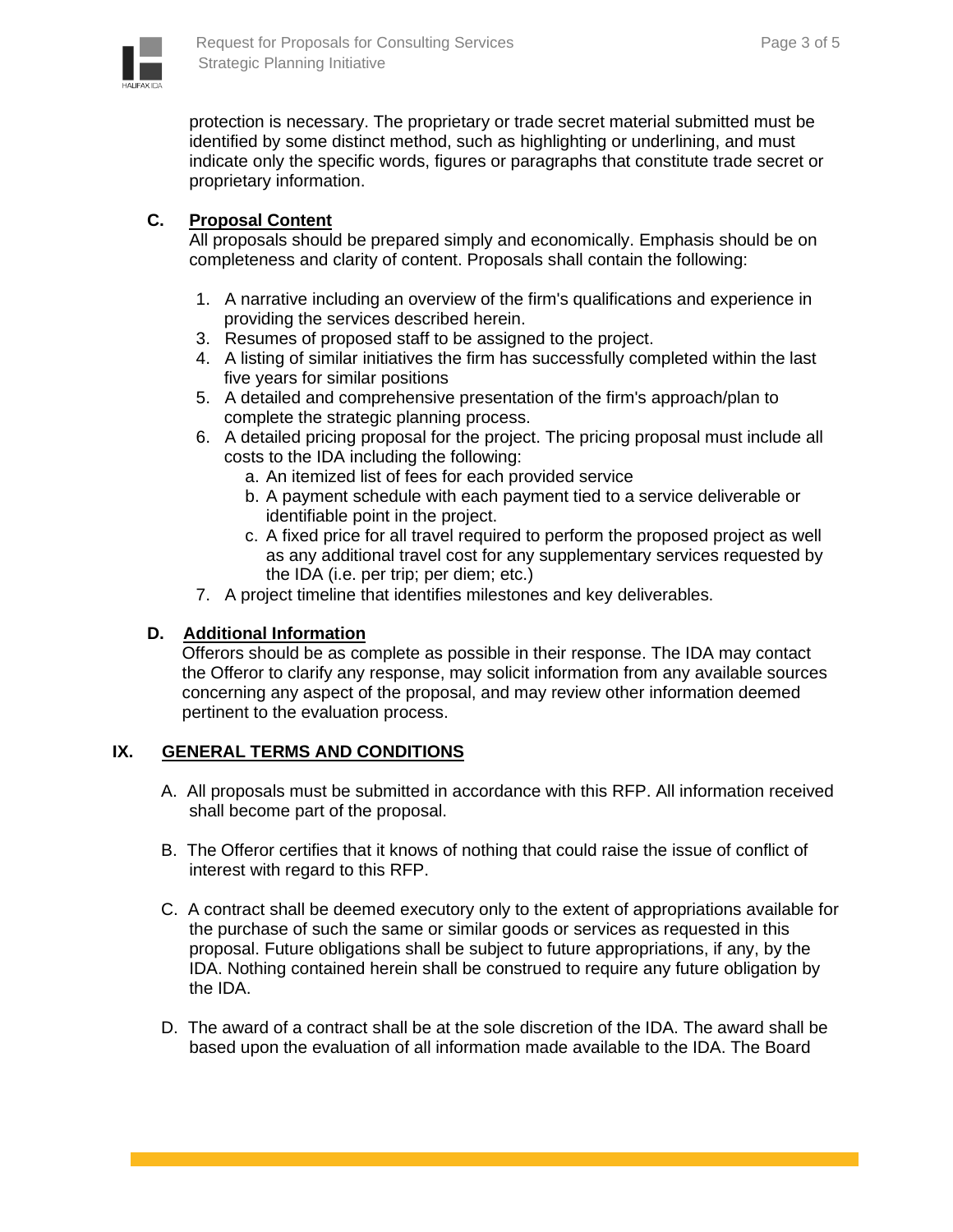

reserves the right to enter into any contract deemed to be in its best interest. The IDA shall not be obligated to furnish a statement of the reason why a proposal was not deemed to be the most advantageous.

- E. The parties may agree in writing to modify the scope of the contract. An increase or decrease in the price of the contract resulting from such modification shall be agreed to by the parties as a part of their written agreement to modify the scope of the contract. No fixed price contract may be increased by more than twenty percent (20%) or \$50,000, whichever is greater, of the amount of the contract without the advance approval of the Chairman, and under no circumstances may the amount of this contract be increased, without adequate consideration, for any purpose (including, but not limited to, relief of the Contractor from the consequences of an error in its bid or offer).
- F. Ownership of all data, materials, and documentation originated and prepared for the IDA pursuant to the RFP shall belong exclusively to the IDA and be subject to public inspection in accordance with the Virginia Freedom of Information Act.
- G. The Offeror agrees that their proposal shall be good and may not be withdrawn for a period of ninety (90) days.
- H. The IDA shall not be responsible for any expense incurred by any Offeror in preparing and submitting a proposal or participating in the interview and negotiation processes.
- I. All proposals shall become the property of IDA. In accordance with the VPPA, they will not be open for public inspection prior to final selection by the IDA.
- J. The IDA reserves the right to accept or reject any or all proposals in whole or in part and to waive any informality in the RFP.
- K. This RFP, any subsequent contract and the work performed there under shall be governed in all respects by the laws of the Commonwealth of Virginia. The Offeror shall comply with applicable federal, state, and local laws and regulations.
- L. The Offeror shall not assign, transfer, convey, sublet, or otherwise dispose of any award, or any or all of its rights, obligations, or interests under this contract, without the prior written consent of the IDA.
- M. The Offeror shall indemnify and save harmless Halifax IDA, its supervisors, officers, agents, servants, and employees from and against any and all liability, claims, losses, suits, legal proceedings, and costs occurring from any cause whatsoever in any work required by this RFP.
- N. By submitting their proposals, Offerors certify that their proposals are made without collusion or fraud and that they have not offered or received any kickbacks or inducements from any other Offeror, supplier, manufacturer, or subcontractor in connection with their proposal, and that they have not conferred on any public employee having official responsibility for this procurement transaction any payment,